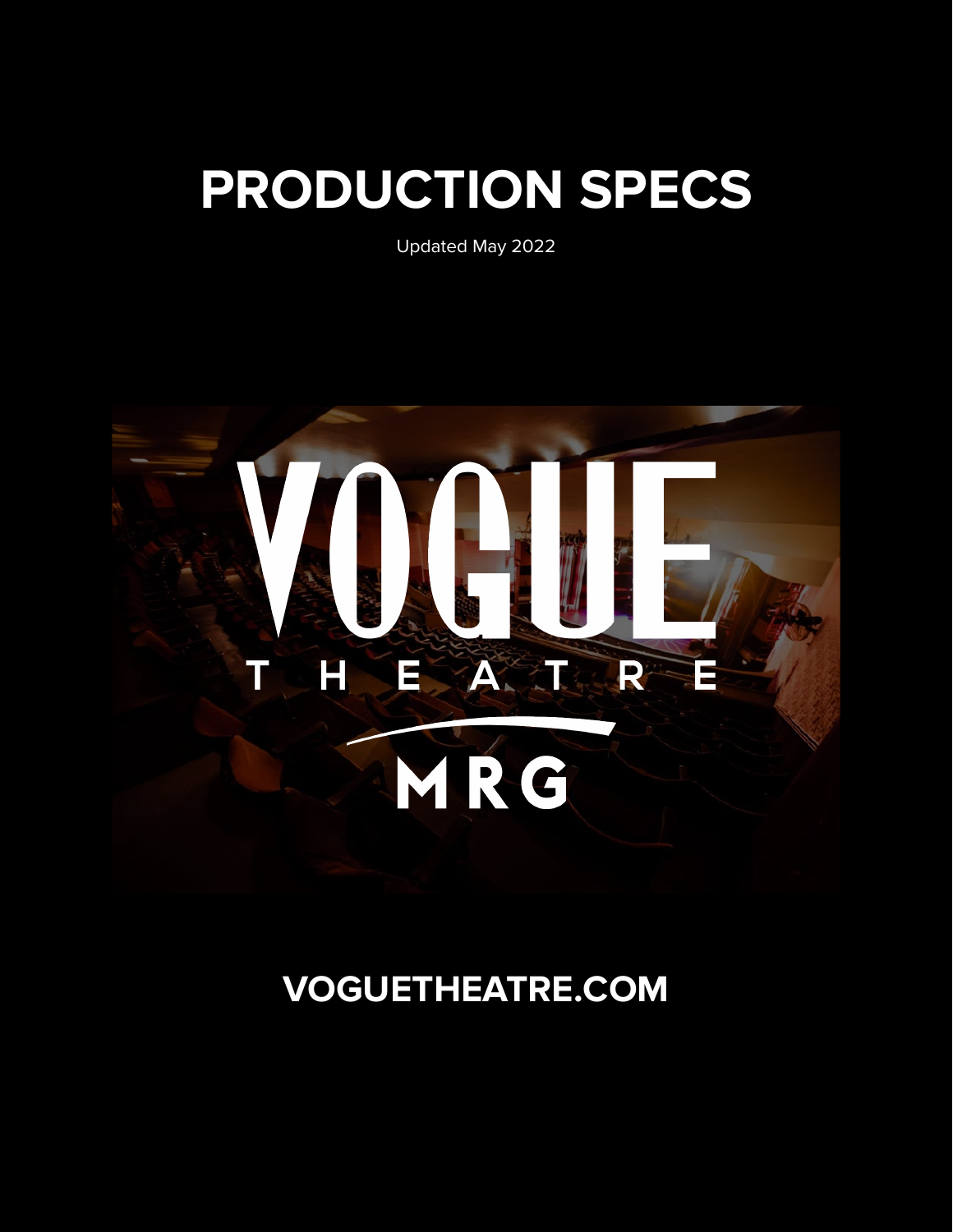### **VENUE CONTACTS**

Jordan Nobel Production Manager, Western Canada The MRG Group jordan.nobel@themrggroup.com m. 236-999-7062

Matt Friesen General Manager Vogue Theatre matt.friesen@themrggroup.com m. 778-350-0978

Micaelan Cheyne Ticketing Manager The MRG Group micaelan@themrggroup.com m. 778-251-6358



GENERAL ADMISSION Capacity: 1350 Sellable: 1350 less holds

#### RESERVED

Capacity: 1159 Sellable: 1141 less holds Floor level: 606 (\*\*\*minus 10 house holds and 8 trouble seats\*\*\*) Upper balcony: 336 Accessible: 6



Available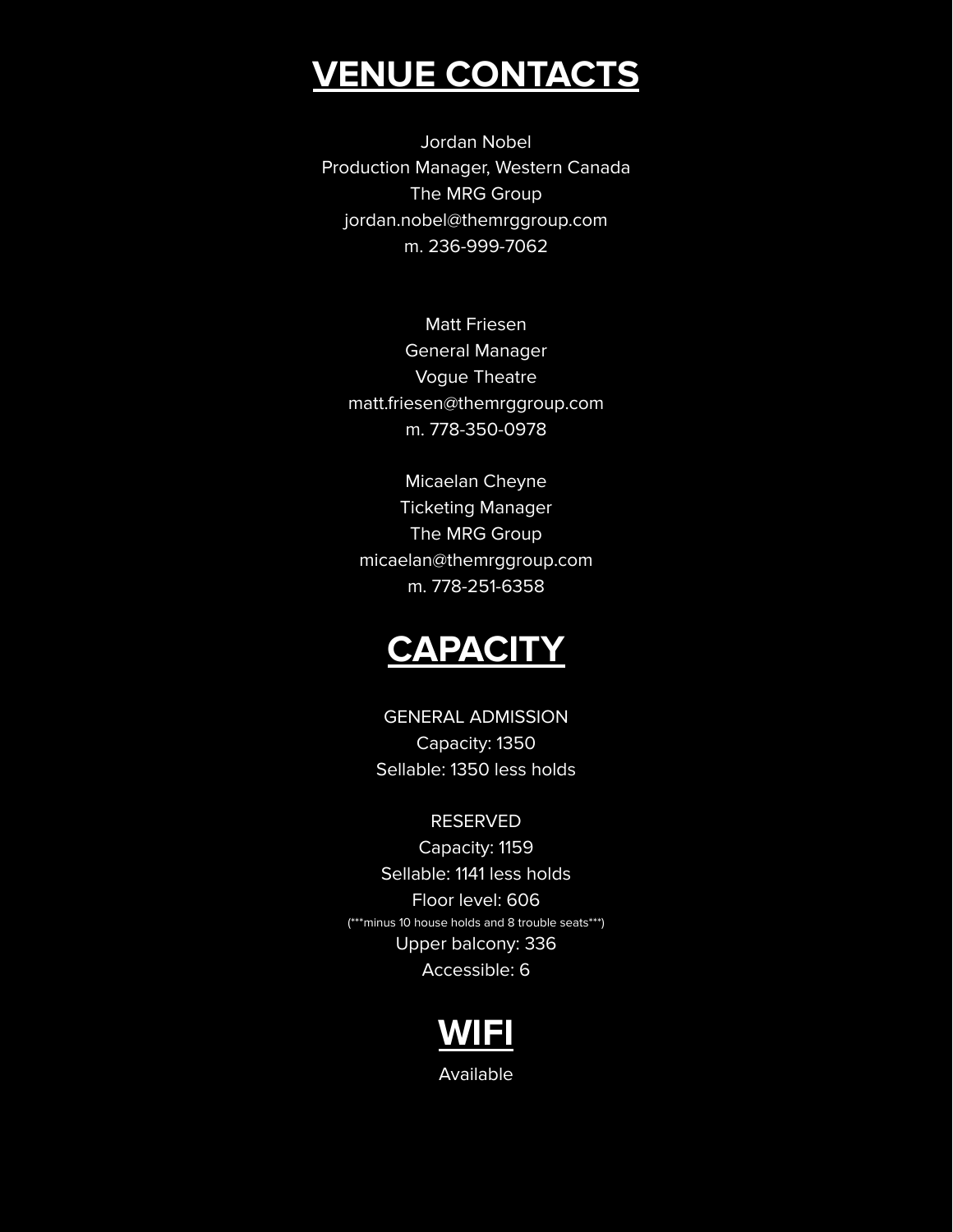# **LOADING IN/OUT**

Loading access onto our stage is through the back alleyway behind the theater. Pulling into the alley from Nelson St. is a tight turn so please prep your drivers beforehand.

We have a dock-level loading door for the truck and a street level walk-thru door for crew. Once the truck is positioned we will build a temporary dock and use your truck ramp to unload straight onto the stage. There is not much store space available on stage so dead cases need to be loaded back onto the truck before it drives away.

Under no circumstances will our stagehands push cases from the street to the venue. All buses and trucks have to come in the alley to the back of the venue for load in/out. Please schedule your drivers accordingly.



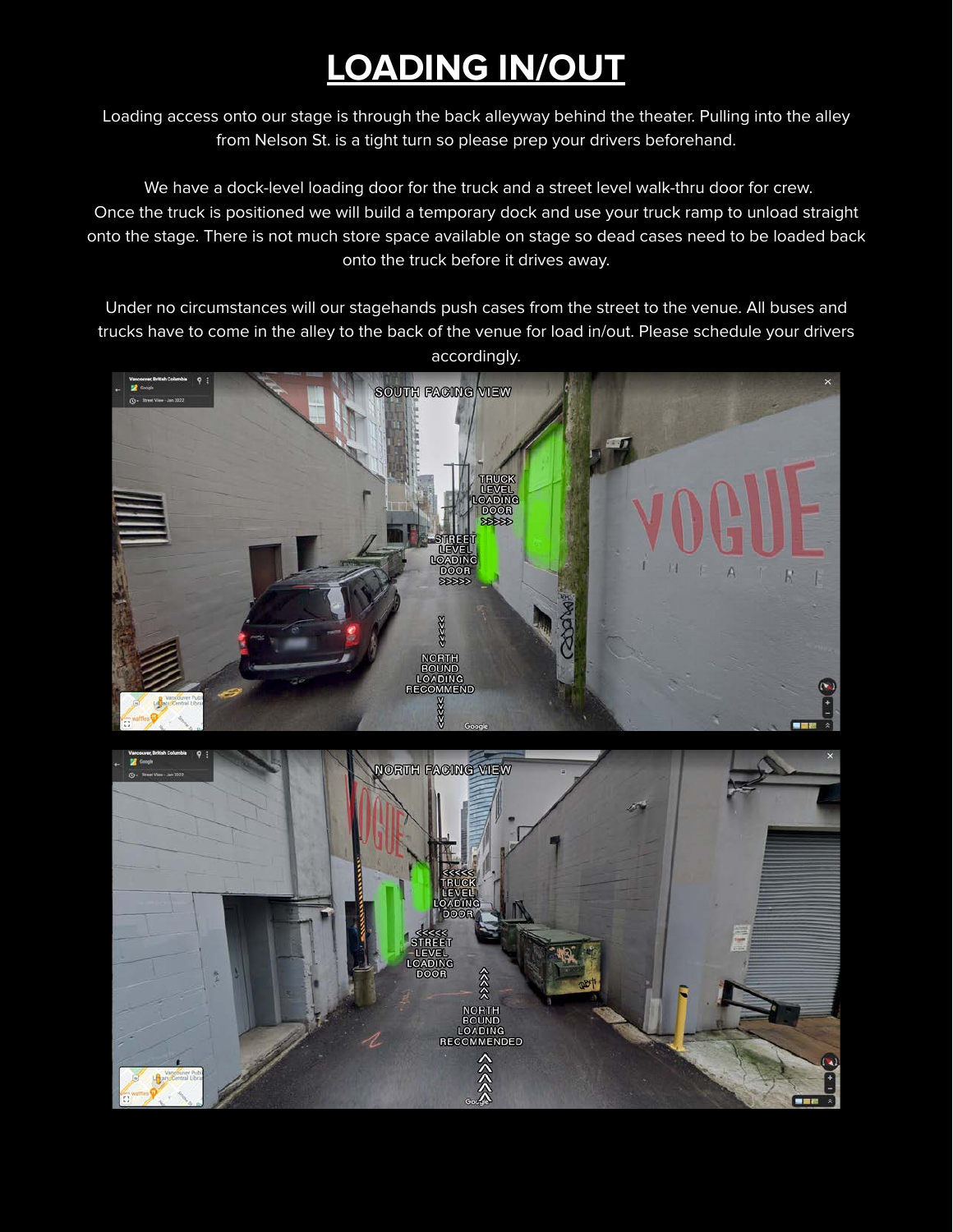# **BUS PARKING**

The Vogue's bus parking is on the west side of Seymour St (900 block) adjacent to the back entrance of the theater. We can accommodate up to 3 buses + trailers in this location. Any more buses need to park at a separate private event lot near the area. There is no shore power available at our venue.

Any parking in this location needs to be advanced at least 2 weeks in advance so that we can reserve the necessary parking spots with the City of Vancouver. The earliest you can park on Seymour St. is 9:30am on weekdays and 6:00am on your show day. All buses must be gone by 6am the morning after your load out.

Semi trucks can't park on the street. Truck parking has to be arranged at a separate lot near the arena.

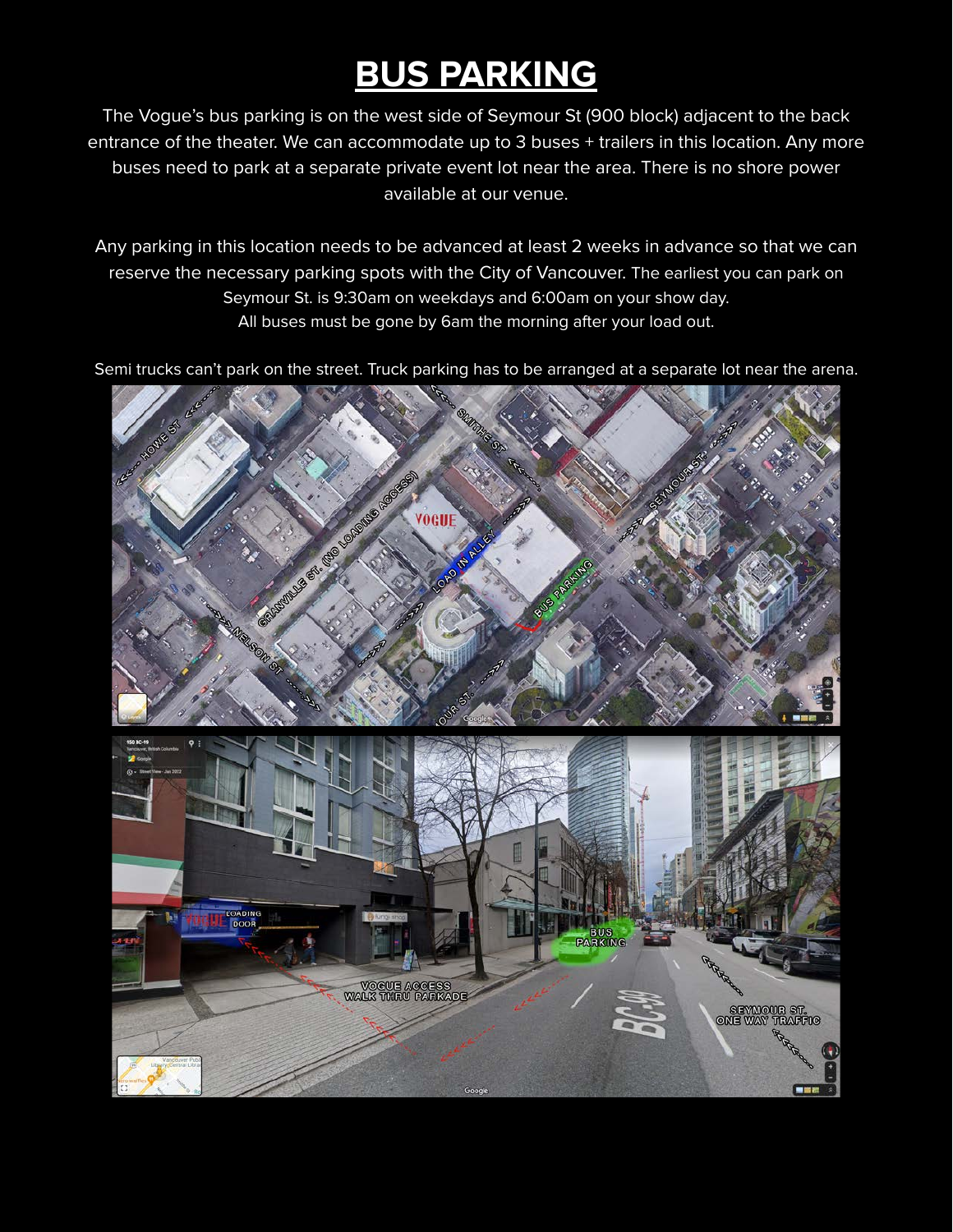# **DRESSING ROOMS**

One floor below the theater is the artist dressing rooms. There is a large lounge area w/ couches, a kitchenette, coffee machines and a full size fridge, freezer and nice machine.

> Also available for your team is: 1 "star" dressing room w/ private washroom and shower 3 smaller dressing rooms 2 bigger dressing rooms (band sized) 1 production office

Close to the stage we also have a stand-alone shower room for crew. Laundry is available on site across from the star dressing room.

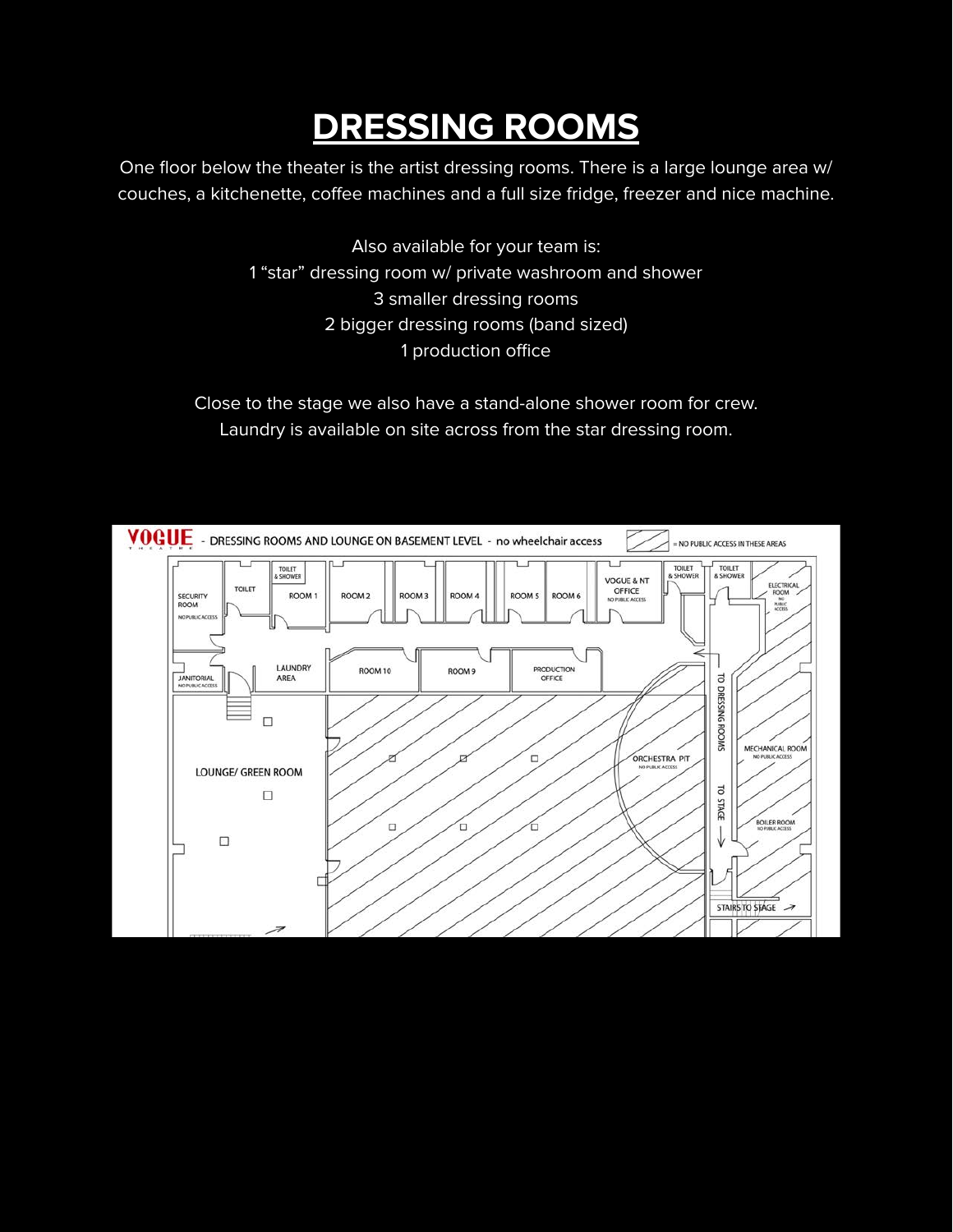## **HOUSE AUDIO**

MAIN SPEAKER SYSTEM: 1 stereo 4-way Meyer Sound System consisting of: 16 x Meyer Melodie Curvilinear Array Loudspeakers (Flown) 2 x Meyer Melodie MSL-4 (Front Fill) 4 x Meyer 700HP Subwoofers 1 x DigiDesign D-show mixing console 1 x Digidesign D-show sidecar 1 x Meyer Galileo 616 speaker management system

> MONITOR SYSTEM: 10 mix monitor system consisting of: 9 x monitor mixes 1 x listen mix 1 x drum sub 10 x Meyer MJF-212a powered monitors 1 x Avid SC48 digital monitor console

> > WIRELESS MICROPHONES

2 x Shure UR2 SM58 handheld

WIRED MICROPHONES:

4 x Shure SM81 Condenser

5 x Sennheiser MD604 Dynamic

2 x Shure Beta52A Dynamic

6 x Shure SM57 Dynamic

9 x Shure SM58 Dynamic

1 x Shure SM58s Dynamic

8 x Radial JDI Passive Direct Box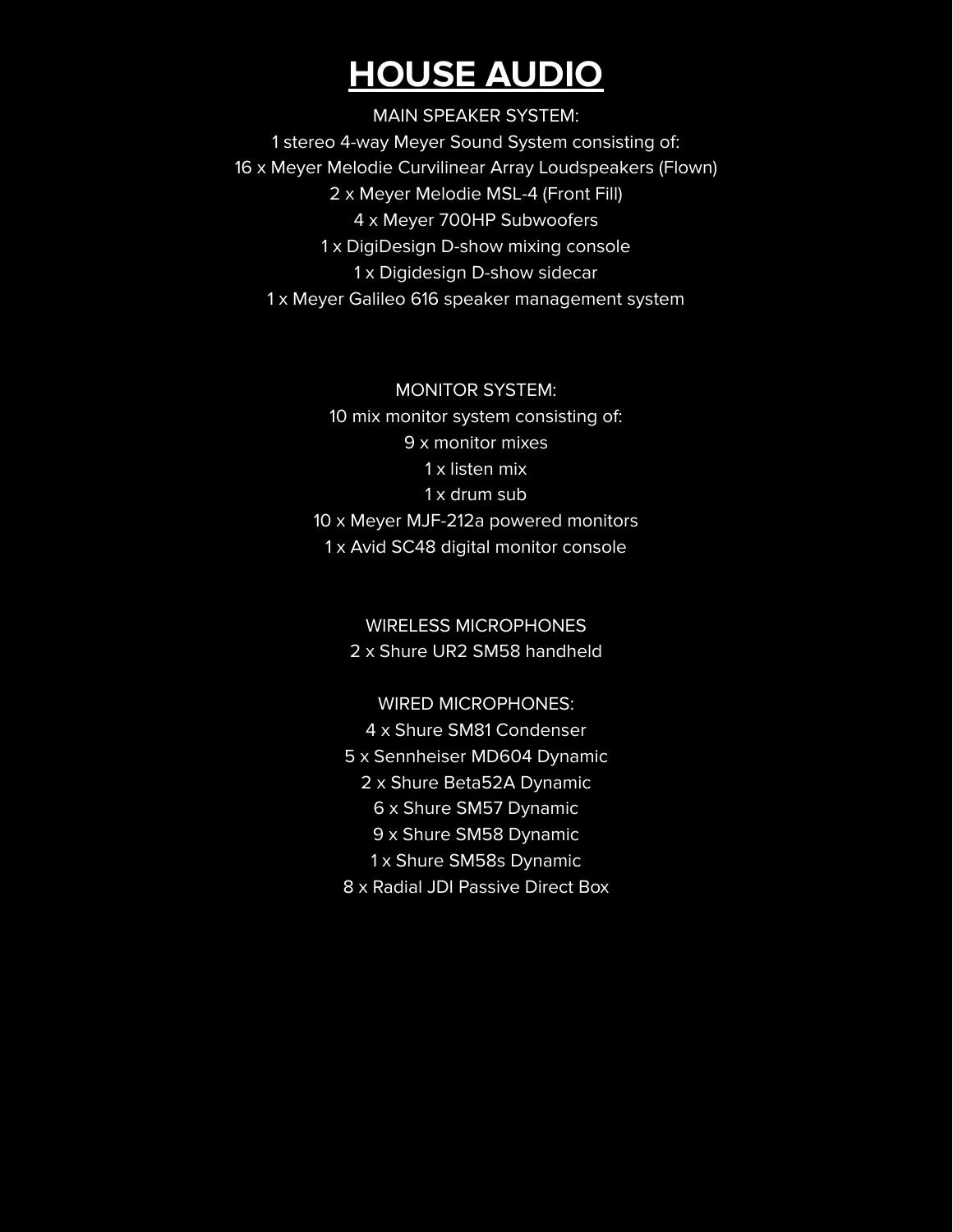# **HOUSE LIGHTING**

STAGE: 4 x VL3000 Spot 5 x Elation Design Spot 250 6 x Mac 250 Krypton 8 x Mac 101 2 x Color Force 12 6 x Atomic 3000 Strobes 6 x Par64 Bar of 6, MFL, 1000w 4 x 4-cell molefay blinders

FRONT WASH: 4 x VL1000tsd 10 x Source 4 Spots, 26°, 575w 1x 40' FOH Box Truss (flown, on motors)

CONTROL: 1 x MA2 Command Wing w/ fader wing & touch monitor 2 x copper DMX lines available from FOH to SR

OTHER: 1 x Radiance Hazer @ Stage Right 1 x Spot Light @ over the upper balcony, house right

\*\*\*patch sheet and lineset schedule available upon request\*\*\*

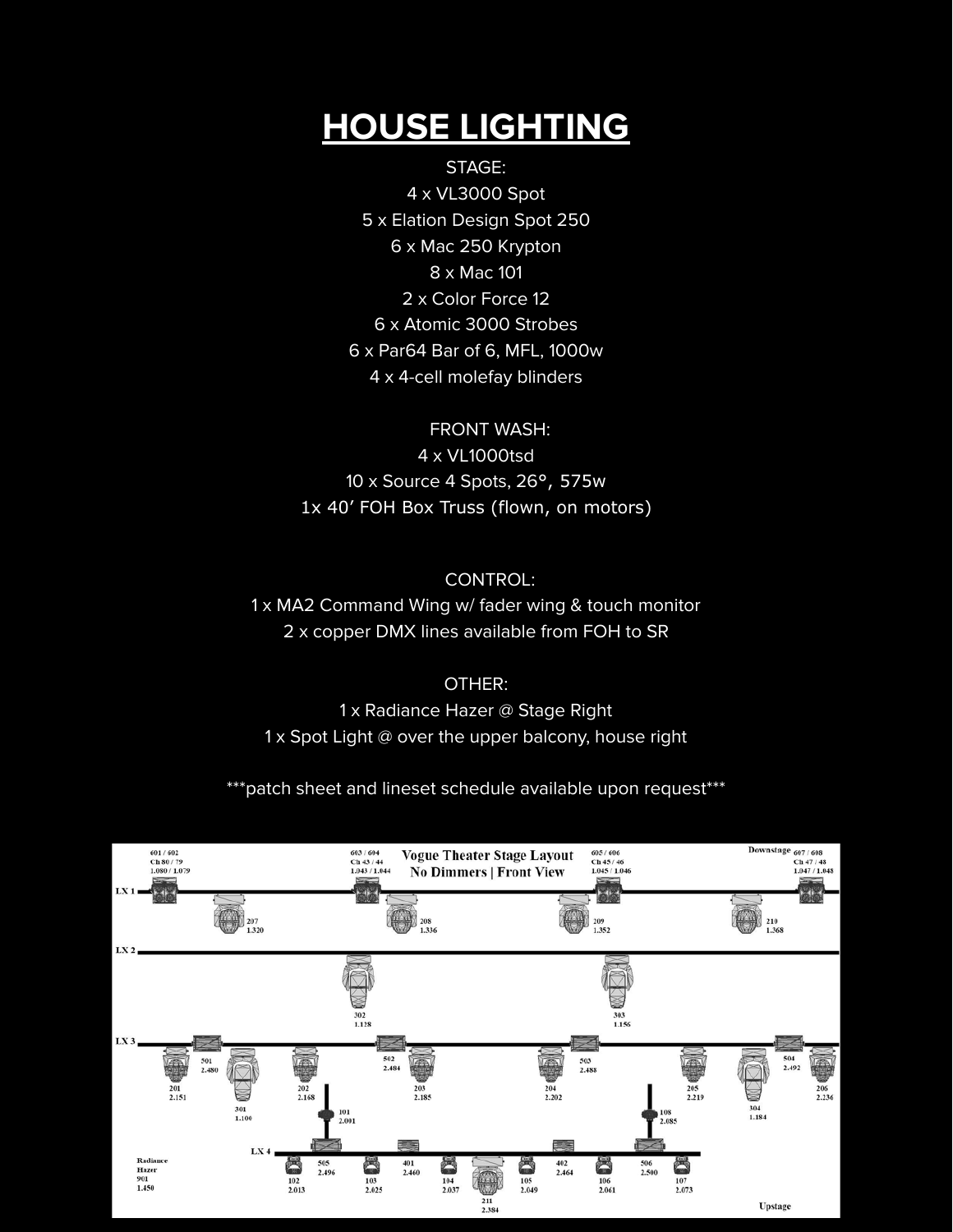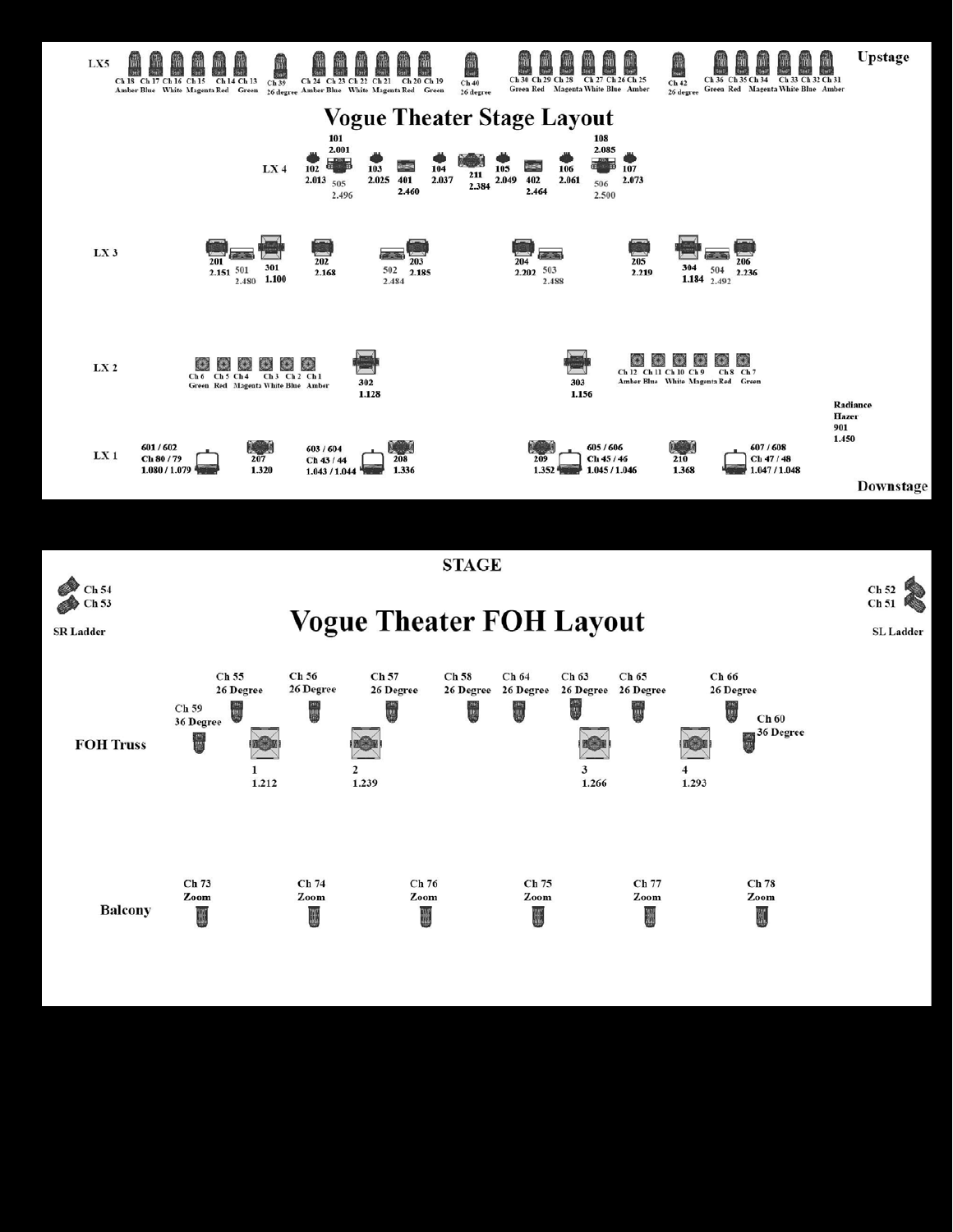# **STAGE INFORMATION**

#### PRESENTATION AREA:

Maple, black painted, 2 stage door downstage right, no stage elevators

STAGE DIMENSIONS: Proscenium Opening: 35'6" wide x 22'8" high Stage Depth: 29'6" deep Upstage Wall: 47'9" wide Stage Right Wing Space: 6'6" wide x 17' deep Stage Left Wing Space x 8'6" wide x 17' deep BARRICADE: We have 40' of aluminum blow through barricade available

RIGGING POINTS Sound Rigging Points: 2, max load 1200 lbs each Electrical Rigging Points (max load 500 lbs each): 2 for 40' truss, 9'3" DS of proscenium 2 for 40' truss, 20'5" DS of proscenium 2 for 40' truss, 32'6" DS of proscenium 1, 40' in length, 52'8" DS of proscenium @ 15' height Electric Ladders ON SIDE orchestra walls, 10' out from stage

> FLYING SYSTEM: operated from pin rail, 30' above stage 29 x fly lines: 4-inch centers Maximum load: 500 lbs Maximum flying height: 54' Pipe length: 42'